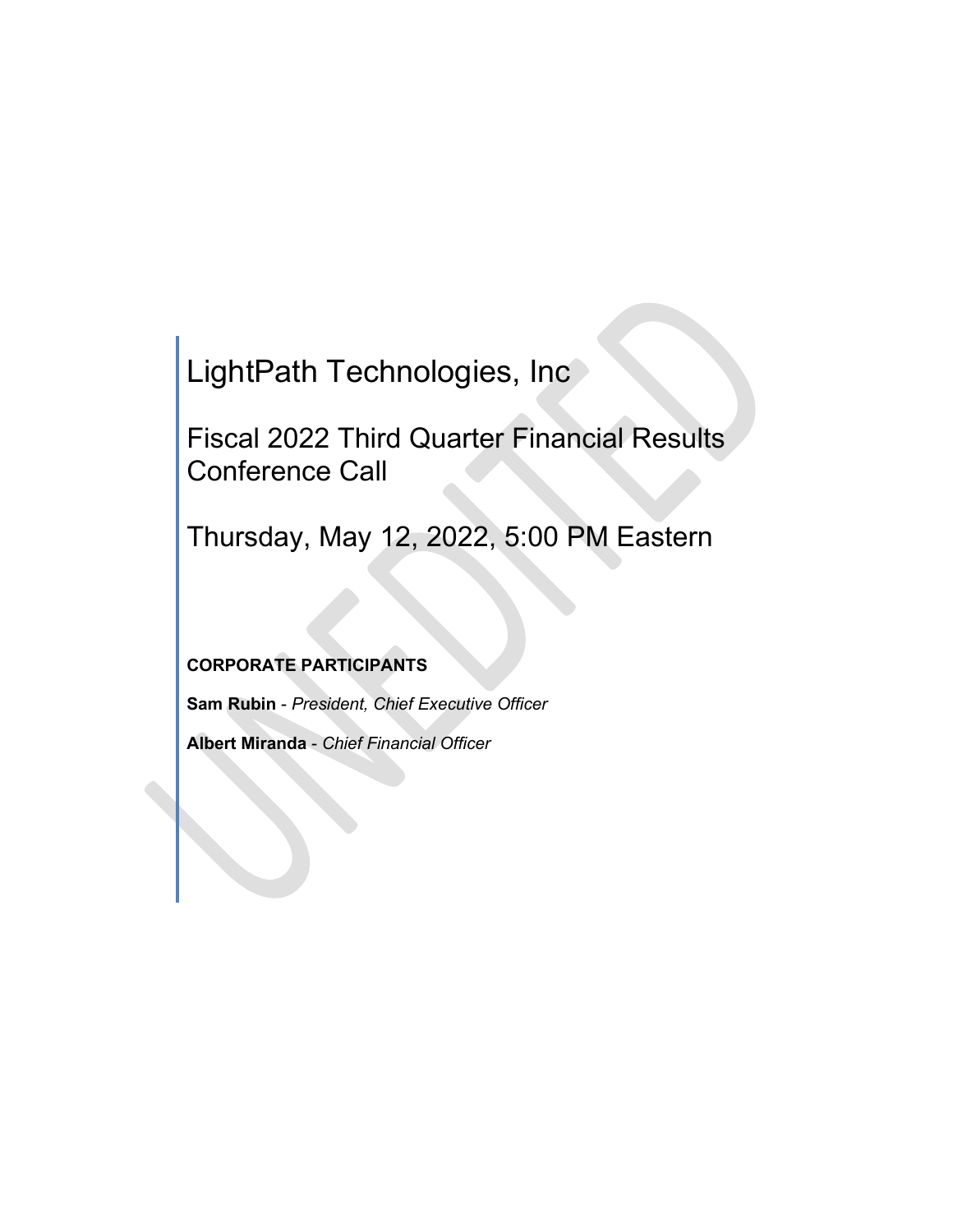## **PRESENTATION**

## **Operator**

Good afternoon, and welcome to the LightPath Technologies Fiscal 2022 Third Quarter Financial Results Conference Call. All participants will be in listen-only mode. Should you need assistance, please signal the conference specialist by pressing the "\*" key followed by "0." After today's presentation, there will be an opportunity to ask questions. To ask a question, you may press "\*" then "1" on your touchtone phone, to withdraw your question, please press "\*" then "2." Please note, this event is being recorded.

I would now like to turn the conference over to Albert Miranda, Chief Financial Officer. Please go ahead.

## **Albert Miranda**

Thank you. Good afternoon, everyone. Before we get started, I'd like to remind you that during the course of this conference call, the company will be making a number of forward-looking statements that are based on current expectations involve various risks and uncertainties, including the impact of COVID-19 pandemic those discussed in this periodic SEC filings.

Although the company believes that the assumptions underlying these statements are reasonable, any of them to be proven to be inaccurate and there can be no assurances that the results would be realized. In addition, references may be made to certain non-generally accepted accounting principles, or non-GAAP measures for which you should refer to the appropriate disclaimers and reconciliations in the company's SEC filings and press releases. Following the management's discussion, there will be a formal question and answer session open to participants on the call.

I would now like to turn the conference over to Sam, LightPath's President and Chief Executive Officer.

#### **Sam Rubin**

Thank you, Al. Good afternoon to everyone, and welcome to LightPath Technologies fiscal 2021 third quarter financial results conference call. Our financial results press release was issued after the market closed today and posted at our corporate website.

I want to start today's call by providing you a brief update on our company and the vision we have for the future of the business. The area of optics and photonics is at the truly exciting inflection points, technological advances have made solutions in optics and photonics available and applicable to products and services in a wide variety of industries.

Optical solutions are now applicable to products in LIDAR, drones, augmented and virtual reality, medical field, sporting and consumer goods, to name a few. An example of one such application is LIDAR for autonomous drones which we recently announced in collaboration with Apollo Engineering.

We believe that when a technology like photonics moves from being a specialty technology to being integrated into mainstream industries and applications our advantages and domain expertise make us an ideal partner for providing the optical engine for our customers assistance.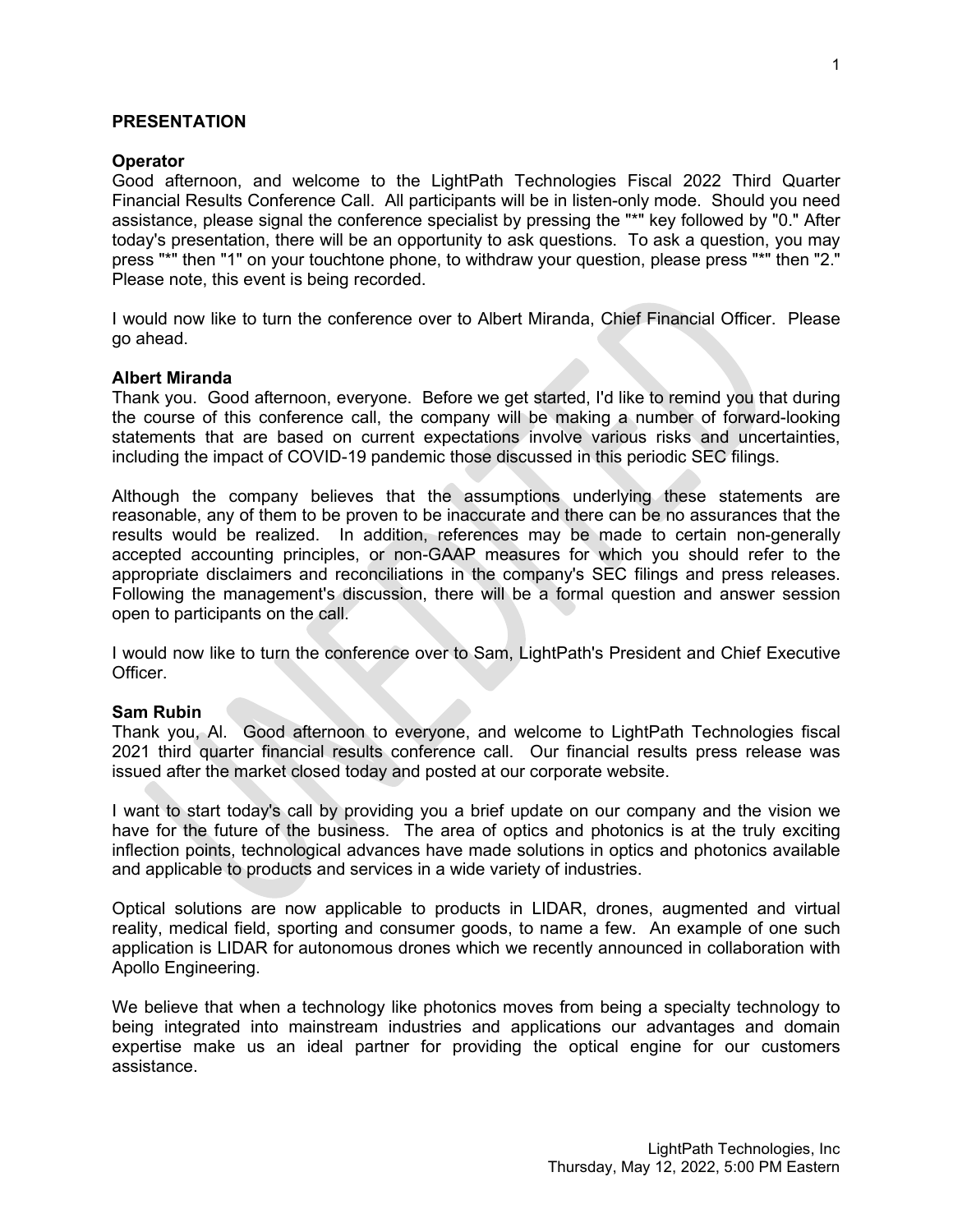Owing the critical differentiating technologies, such as unique materials, high volume molding technology, freeform optics and others position us to both create unique value for those customers and capture that value in the form of stronger profit margins and long-term agreements, engagement with our customers.

Photonics can be embedded in products across many industries, and it is estimated to represent as much as 11% of the global economy. The integration of photonics into mainstream products provides us with a built-in product and customer diversification opportunities.

In the past LightPath was primarily focused on components within the manufacturing supply chain that strategy was designed around the permits that photonics is not wildly adopted, and therefore the supply chain was highly fragmented and specialized.

Today, we'll be accelerating adoption of photonics into many applications and industries. Our industry is moving…our strategy is moving away from being simply a component provider to a company focused on providing optical engineered solutions. This means designing and integrating optics, mechanics, electronics and software to provide the complete optical engine to the customer. We are positioning LightPath to be the partner of choice in this exponentially growing field of optics and photonics.

By focusing on our key differentiators, including our design and manufacturing expertise enabled by key optical technologies, low cost and vertically integrated global manufacturing, we believe we can be a leading OEM to customers across the globe.

One area where adoption of photonics is accelerating as the growing need and benefit of infrared imaging, improvement in infrared imaging or opening up new applications to an existing technology, across short-wave, mid-wave and long-wave infrared imaging. Further applications are being applied in border surveillance, drones, maritime and coastal surveillance and critical infrastructure projects.

Infrared imaging has for the most part in base on the use of germanium as the optical material. However, germanium comes primarily from China and Russia with the US importing as much as 95% of the germanium it uses. An alternative to germanium is chalcogenide glass, which we named Black Diamond glass. Through our ongoing production of our Black Diamond 6 Glass BD6, we have gained over the last few years, significant experience in making and using those materials, positioning us is probably the lead manufacture for this kind of material in the US.

Further, receiving's like exclusive license to commercialize further chalcogenide glasses developed by the Navy Research Lab, positions us as the only true source for a portfolio of materials that provide an alternative to germanium.

To that end, I recently traveled to Washington DC, to give a talk about the subject, followed by meetings with DLP and government officials on the topic. We are beginning to see that owning this key technology is well aligned with the growth of infrared imaging and the efforts to build a resilient and robust supply chain in the US.

An important effort that is further emphasized by the recent geopolitical events, all of which reinforces our strategy and indicates that we are in the right place, in the right time and most importantly, heading in the right direction.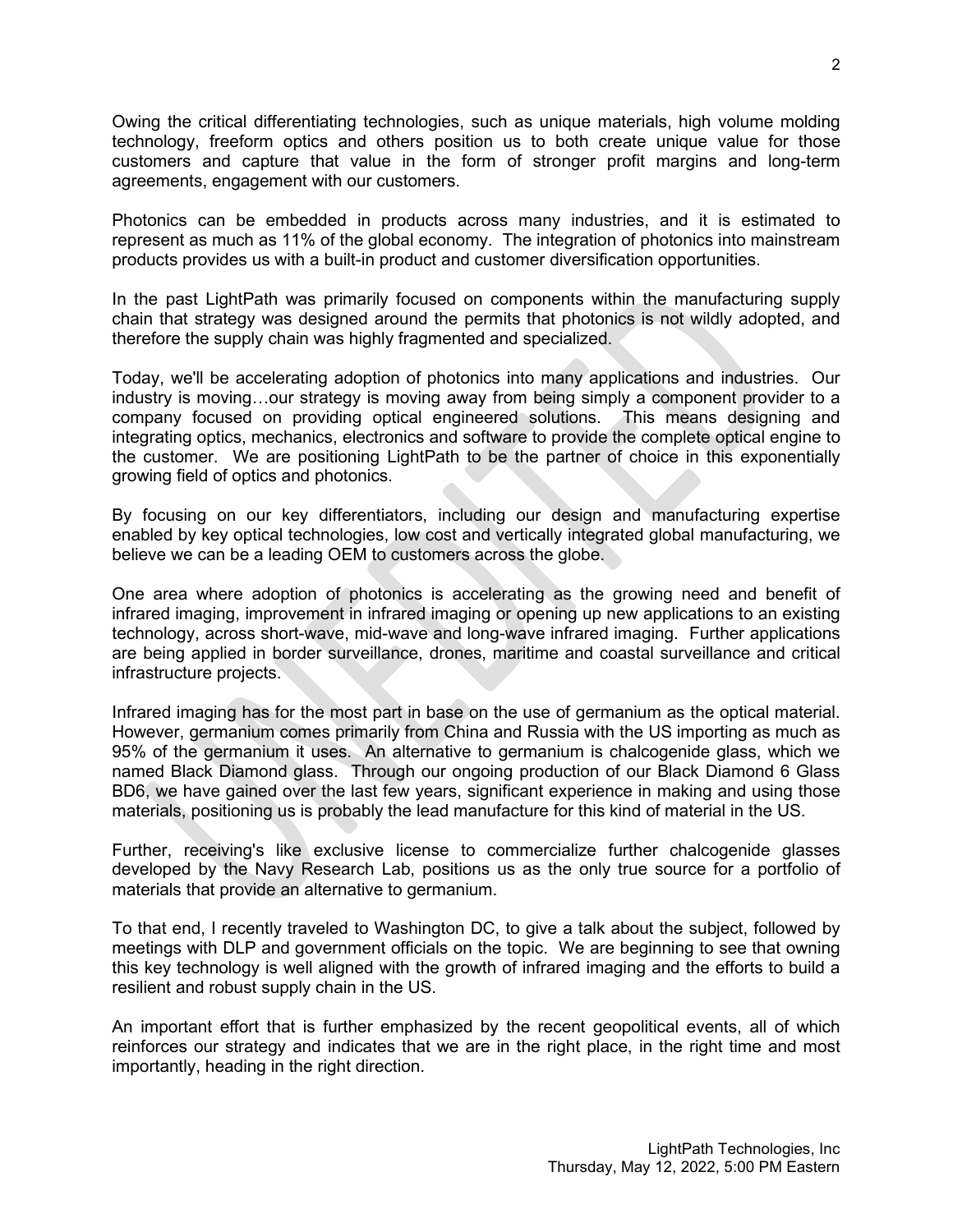To reiterate first, it is owning critical technologies that positions us to capture much of the value in those growing markets. The essence of our strategy revolves around technologies that's critical to the implementation of optical system in those areas. And leveraging those to develop and deliver optical systems and subsystems that produce better infrared images with an overall lower cost of ownership to the customer.

Even as commercialization is happening more broadly, there remains a large addressable market for government and military applications. Our unique technology and expertise were producing and processing the infrared materials, including fabrication of the components and assemblies, lower cost manufacturing in our IR [ph] approved facility in Latvia and technological advancements like our diamond like carbon DLC coating process, which has been qualified for all the US military application, places us in a leading position in this market.

We believe our value proposition makes us an increasingly important partner to commercial development of engineered solutions for Department of Defense Agencies, Defense Industrial Base DIB, point contractors and other infrared optical imaging business.

In October 2021, we announced our entry into the freeform optics arena. Freeform optics involves lenses, we've surface shapes that lack symmetrical attributes, which makes them more challenging to mass produce that provide improved aperture field of view and miniaturization. Freeform optics are becoming a key element in applications such as augmented and virtual reality, AR and VR, infrared and military optical systems, and 3D imaging and visualization.

Many time these systems require the higher performance and more compact form factor, the freeform optics can provide. Allowing increased flexibility and overall size, weight and power optimization. The quality of the material used of the heat producing [ph] smaller and lighter augmented and virtual reality glasses that look more like conventional eyeglasses and less like the bulky AL, VL goggles of today.

Additionally, with freeform optics, LIDAR systems can achieve larger field of use and lower losses, which in turns translate to higher resolution images and ability to extend detection distances. The adoption of freeform optics and such applications has been limited, due to the manufacturing technologies that previously made mass commercialization cost prohibitive. We believe that our technology solves for that.

In January of this year, we announced that our freeform optics won the 2022 Prism Award for manufacturing, which is the Annual International Competition that honors the best optics and photonics product on the market.

In March, we announced that Attollo Engineering chose our freeform optics for use in its in LIDAR product. Attollo's line of laser range finders in LIDAR products provide fast measurement with high accuracy and precision in an ultra-compact package. We integrate our molded freeform optics in their systems, which allows them to achieve optimum performance, while minimizing the number of optical components.

Our freeform optics reduce the cost and weight of their system. At the same time we continue working with more customers and developing free form optics with their applications, and continue working on eight large high opportunity applications, which are in different stages of development and qualification. This is truly an exciting time to be working in photonics and optical solutions, we believe the application of the technologies we use will continue to grow as cusp are reduced and product acceptance increases.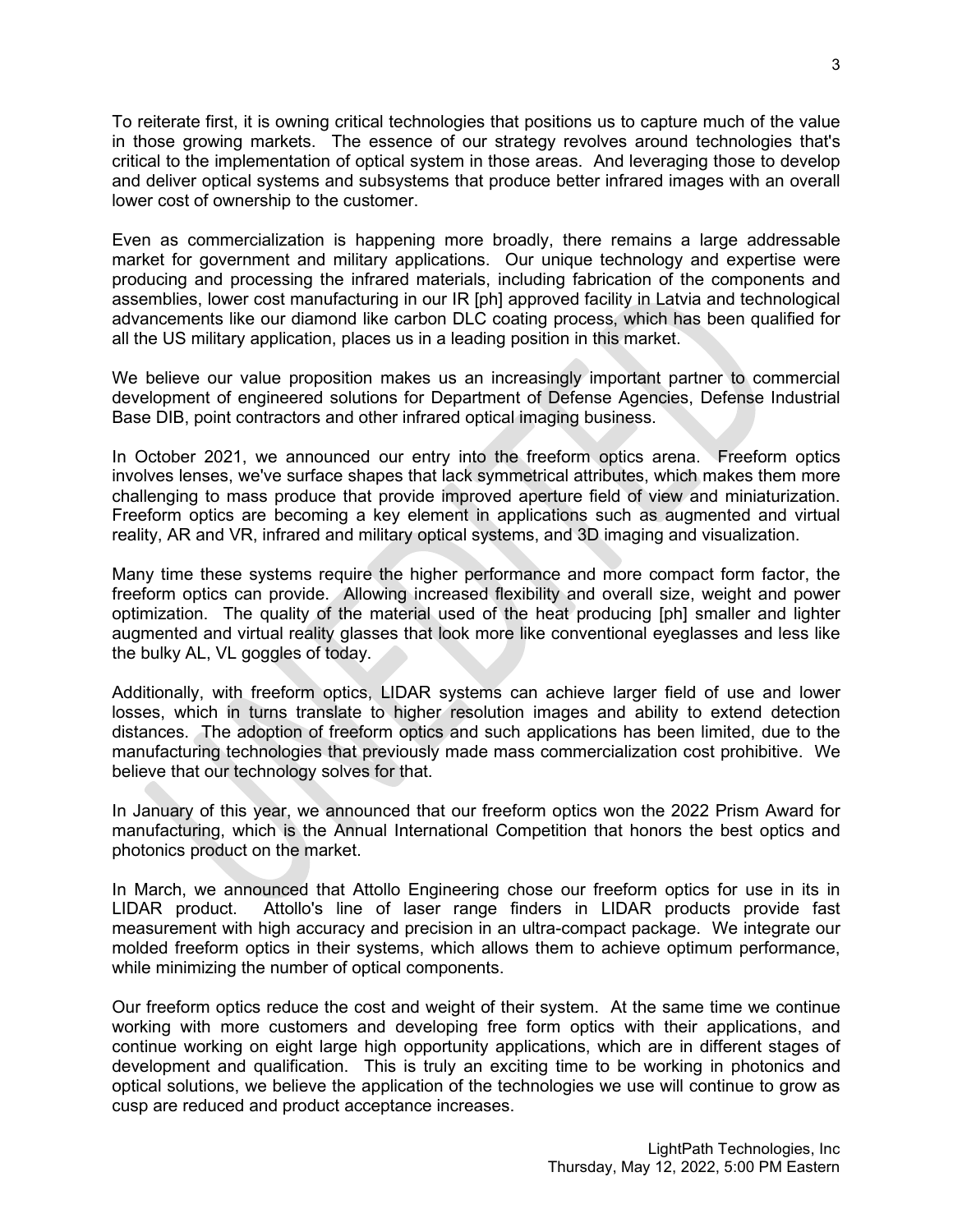We are really excited about the progress the company has made and the direction we're doing it. We have endured several hurdles over the past year or two, but believes that we are on firmer footing now, and we are at the point where applications for our technology solutions are being…are beginning to be more mainstream.

I will also provide a brief update on the ongoing situation in China before making concluding remarks. As we have mentioned before, although we have taken steps to minimize the business impact from the termination of the previous management, employees and transition to new management personnel in our China subsidiary.

We have experienced some short-term adverse impact on domestic sales in China and the results of operations in the three month period ending June 30th 2021, and the nine month period ending March 31st 2022. These adverse impacts have significantly declined, yes management anticipate they may still have some effects in the next quarters. Domestic sales in China are also being impacted by COVID-19 related shutdowns, which have not directly impacted our factory that have impacted the operations of some of our Chinese customers.

Lastly, I would like to thank all LightPath employees and stakeholders who are working every day to grow the business and achieve breakthrough products and technologies.

This concludes my prepared remarks. Now, I will pass the call over to Al Miranda, our CFO to review financial results for the third quarter.

## **Albert Miranda**

Thank you, Sam. I'd like to remind everyone that much of the information we're discussing during this call is also included in our press release issued earlier today and will be included in the 10-Q for the period. I encourage you to visit our website at lightpath.com.

I will discuss some of the primary financial performance metrics and provide additional color on them to better assist investors in analyzing the company. As a reminder, we had been significantly impacted by the transition of business conditions in China during the fourth quarter of fiscal 2021 and into the fiscal year.

LightPath's third quarter financial results are also negatively impacted by expenses associated with the management employee transition at our Chinese subsidiaries, although to a lesser extent than in recent quarters.

On a consolidated basis revenue for the third quarter of fiscal 2022 was \$8.3 million, compared to \$10.7 million in the year ago period. Sales of infrared products were \$3.7 million or 45% of the company's consolidated revenue in this third quarter of fiscal 2022.

Revenue from the PMO products was \$4 million or 48% of consolidated revenue, revenue from specialty products was \$547,000 or 7% of total company revenue. The decrease in revenue from sales of infrared products is primarily due to a decrease in sales to customers...in the industrial market and for temperature sensing applications, which peaked in demand during the third quarter of fiscal 2021.

PMO sales increased 3% in the third quarter of fiscal 2022, compared to the third quarter of fiscal 2021, since the drop off of PMO sales in the fourth quarter of 2021, sales of PMO products in China have improved sequentially each quarter of fiscal 2022, driven in part by other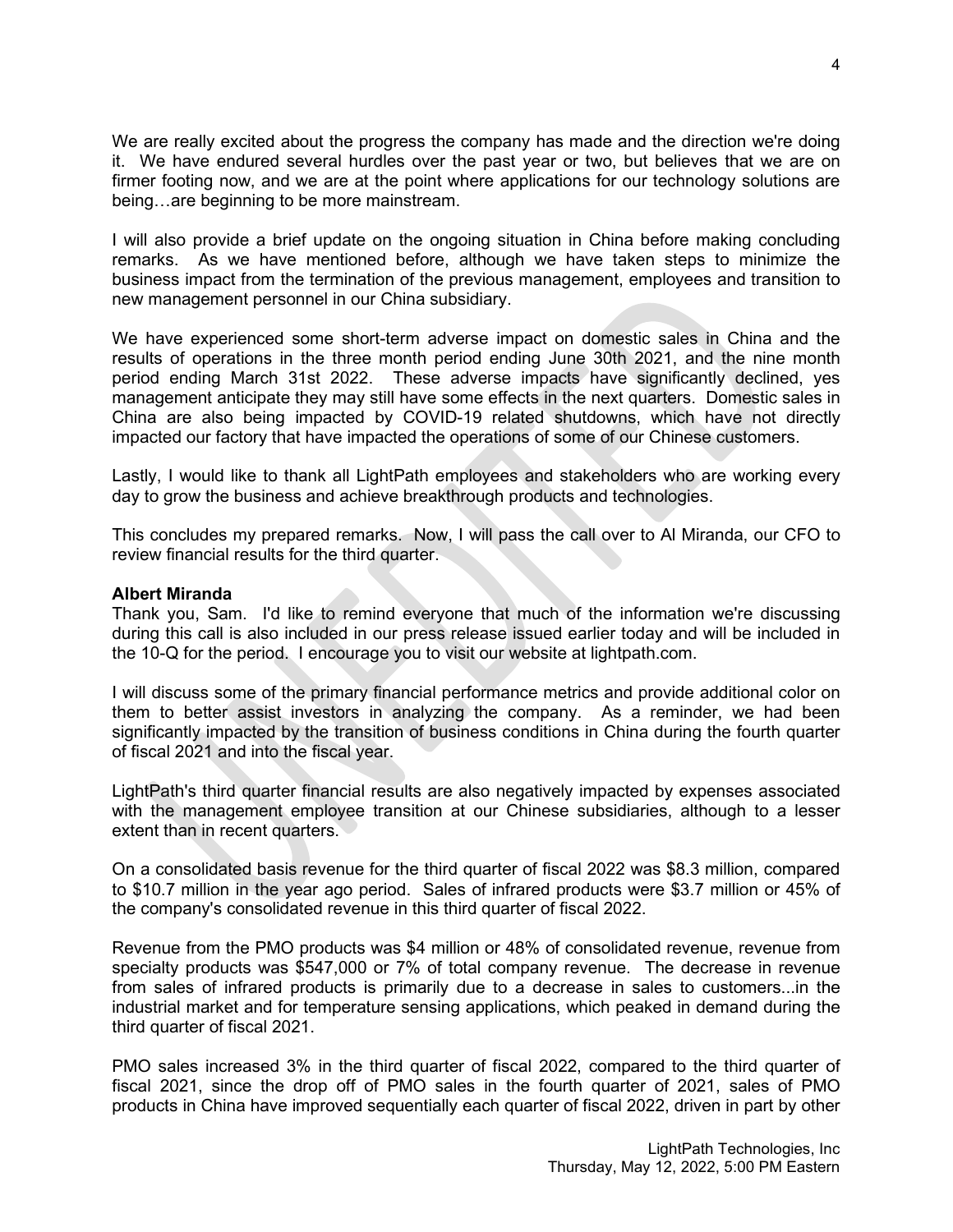telecommunication customers, as well as, an increased sales to customers in the industrial, commercial industries. In pre-sales and specialty products were primarily due to NRE projects for customers in the industrial and defense industries during the third quarter of fiscal 2022.

I want to take a moment to expand on the revenue topic as Sam alluded to earlier, revenues from China for the first three quarters have been recovering. However, our lack of sales growth is still related to disruptions in China.

Revenue was down fiscal year-to-date versus last year, year-to-date in China by \$5.1 million, outside of China primarily in the US and Europe, our sales are up by 8% or \$1.6 million. We do see a China recovery on the horizon as bookings are coming back to pre-transition levels. However, with the recent wave of COVID shutdowns, it's difficult to determine precise shipping dates as Sam mentioned earlier.

Further to the revenue discussion, we've taken a strategic approach regarding the quality of revenues. First, we started the process of sun setting certain specialty products they are no longer part of our growth plans. Second, we've taken a more targeted approach to annual volume contracts regarding pricing, which has had the anticipated effect of reducing volume, but increasing the average selling price on the contracts and hence our margins.

Moving on to margins, I'd like to remind listeners that PMO, our margins are typically higher due to our molding technology and capabilities, which enable mass production and a more automated machine process.

Infrared diamond turned lens is historically have a lower margins due to the extra manual production step. But with the growth in our molding technology as applied to infrared products being made from our proprietary BD6 material, the margins will increase over time from both the advantages of the material cost and using a automated molding process.

Gross margin in the third quarter of fiscal 2022 was approximately \$3 million, compared to approximately \$3.9 million in the same period of the prior fiscal year. Gross margin as a percentage of revenue was 37% for the third quarter of fiscal 2022, compared to 36% for the same period of the prior fiscal year. The increase in gross margin as a percentage of revenue was primarily due to product mix, favorable product mix resulting in a slightly higher gross margin as a percentage of revenue, despite the lower revenue level in the third quarter of fiscal 2022.

As we transition the business to engineered solutions, we would expect margins to increase over time. This is due to several factors including multiple lenses required for an assembly, as Sam just described.

Selling, general and administrative costs were approximately \$2.6 million for the third quarter of fiscal '22, a decrease of approximately 187,000 or 7%, compared to the same period of the prior fiscal year. The decrease in SG&A cost is primarily due to decrease of approximately 149,000 of expenses associated with the previously described events that occurred in our Chinese subsidiary, including legal and consulting fees.

Although certain legal activities are ongoing related costs have leveled off, it should cease by the end of this calendar year. New product development costs were approximately 590,000 in the third quarter of fiscal 2022, a decrease of approximately 50,000 or 8%, as compared to the prior fiscal year.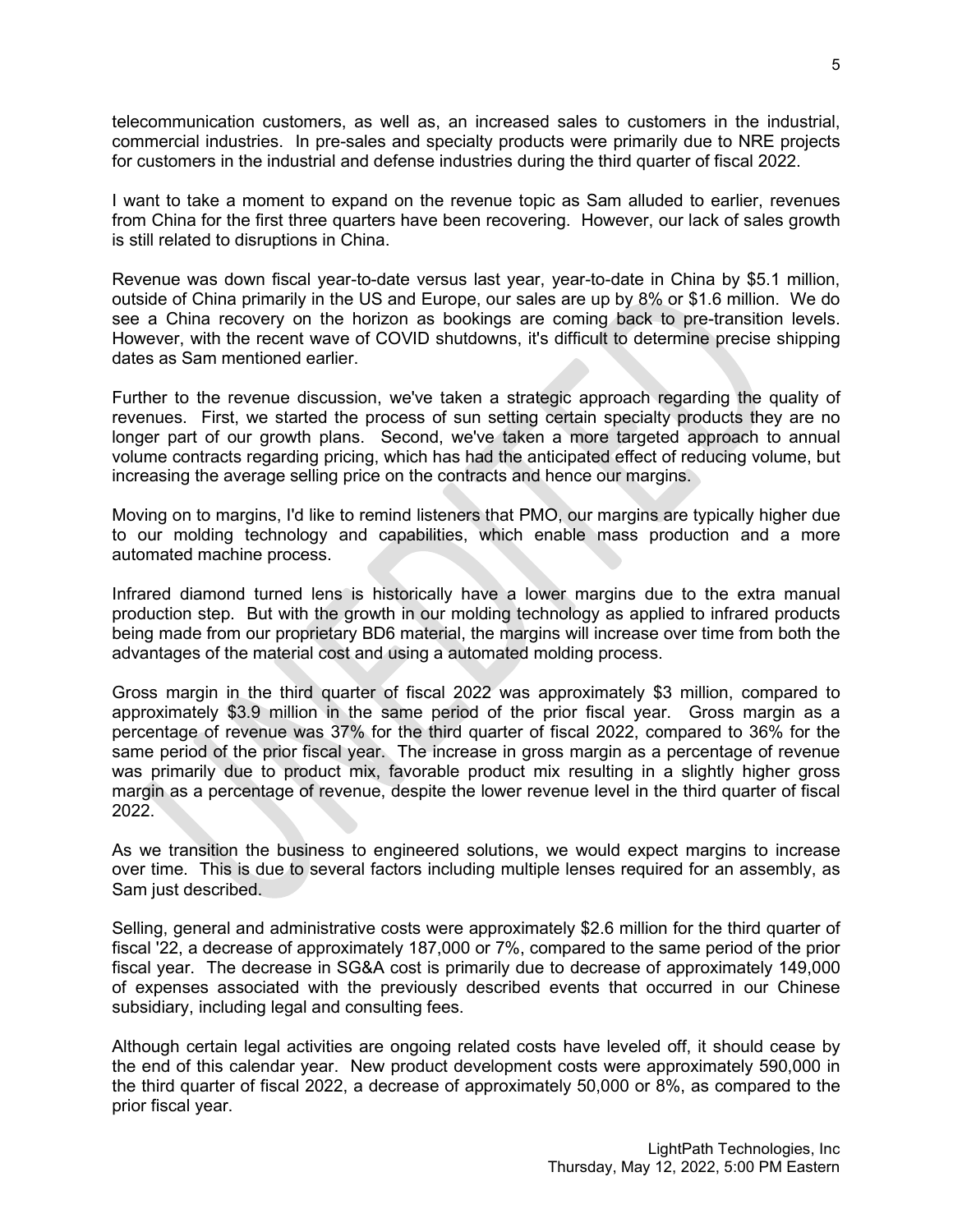Net loss for the third quarter of fiscal 2022 was approximately \$495,000 or \$0.02 basic and diluted loss per share, compared to \$223,000 or \$0.01 basic and diluted loss per share for the third quarter of fiscal 2021.

The decrease in net income for the third quarter of fiscal 2022, as compared to the same period of the prior fiscal year was primarily attributed to our revenue and gross margin, partially offset by lower operating expenses. Additionally, we recognized \$210,000 of other income in the fiscal third quarter related to the reversal of accruals following the China investigation, and we determine that Chinese subsidiary would not be responsible for those expenses and the reversal is recognized as a gain.

We believe EBITDA is helpful for investors to better understand our underlying business operations. Our EBITDA for the three months ended March 31, '22 was approximately \$647,000, compared to \$1.1 million for the same period of the prior fiscal year. The decrease in EBITDA in the third quarter of fiscal 2022 was primarily attributable to lower revenue and gross margin, again partially offset by the aforementioned \$210,000.

As of March 31<sup>st</sup>, 2022 we had working capital of approximately \$11 million total cash and cash equivalents of approximately \$5.2 million, more than 50% of our cash and cash equivalents was held by our foreign subsidiaries.

Cash provided by operations was approximately \$352,000 for the first nine months of fiscal 2022, compared to approximately \$3.1 million for the same period of the prior fiscal year. The decrease in cash flows from operations in the first nine months of fiscal 2022 due to the decrease in net income and a decrease in accounts payable and accrued liabilities, partially offset by a reduction in inventory.

We also renegotiated amendment with Bank United extending our term loan until April 2024, the extension further strengthens our intermediary refinancing abilities and enable us to continue along our strategic path.

Our total backlog at March 31, '22 was approximately \$19.7 million, an increase of 1% as compared to \$19.5 million as of March 31<sup>st</sup>, 2021, compared to the end of fiscal 2021 our total backlog decreased by 8% during the first nine months of fiscal 2022. The decrease in backlog during the first nine months of fiscal 2022 is largely due to timing of the renewal of a large annual contract for infrared products.

Consistent with prior years, we received the renewal of this contract in the fiscal second quarter and began shipping against that contract in the fiscal third quarter. As a reminder, it is customary for our backlog to fluctuate during the year because of the timing of bookings of orders and annual renewals from our customers.

With this review our financial highlights and recent developments discussion has concluded. I'll now turn the call over to the operator to begin the question and answer period.

## **QUESTION AND ANSWER**

# **Operator**

We will now begin the question and answer session. To ask a question, you may press "\*" then "1" on your telephone keypad. If you are using a speakerphone, please pick up your handset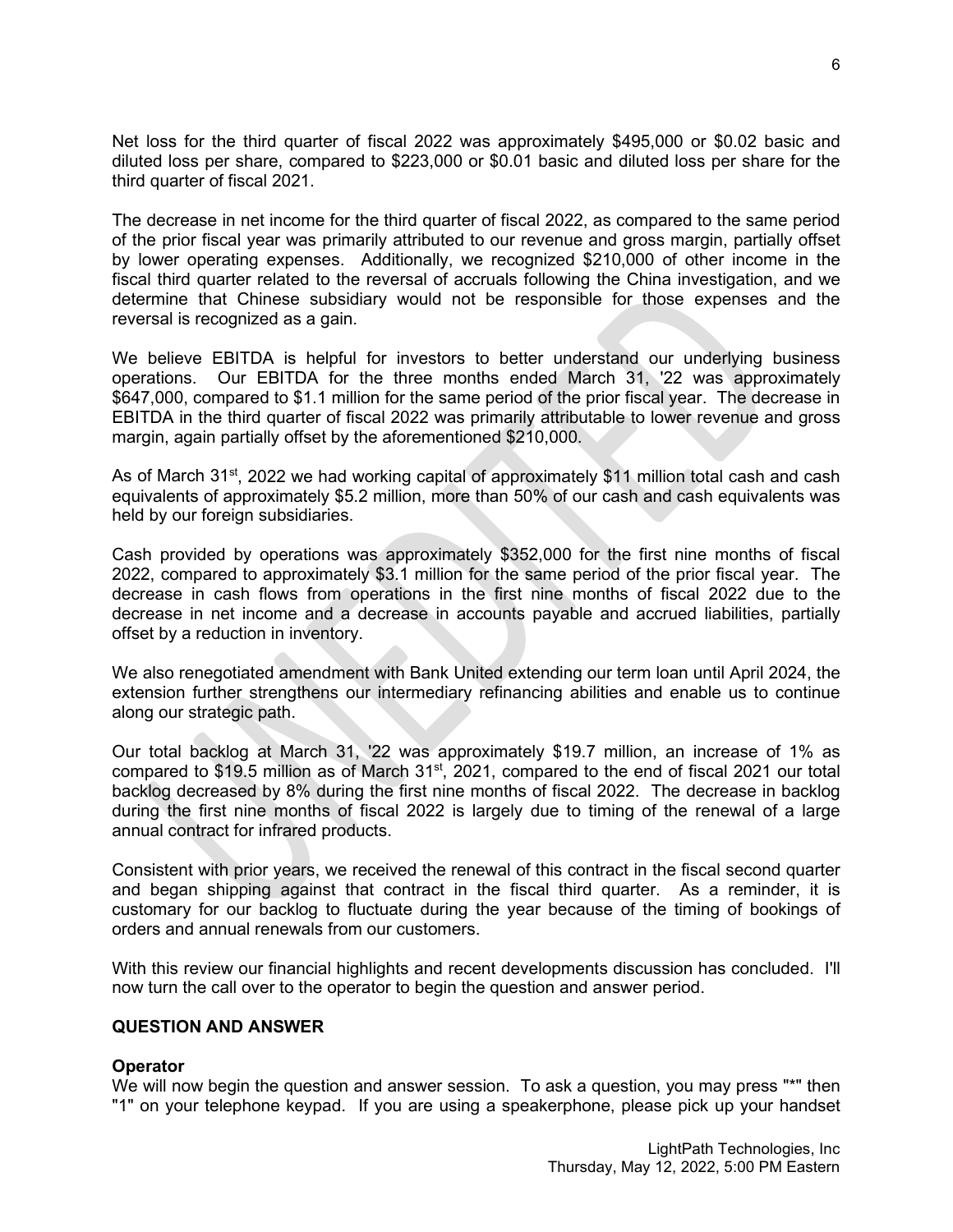before pressing the keys, to withdraw your question, please press "\*" then "2." Once again that was "\*" then "1" to ask a question. And at this time, we will pause momentarily to assemble our roster.

And our first question will come from Gene Inger with ingerletter.com. Please go ahead.

# **Gene Inger**

Hi, Sam and Al, it sounds like an interesting quarter, obviously still in the turnaround mode. And I think it looks like SG&A were actually lower, but it also looks like unit profits dropped, did they for both PMO and infrared?

# **Sam Rubin**

Yes, so the units fluctuate all the time and is really dependent on the mix. We began to see some of the larger customers in China, especially in telecom come back to some degree as we discussed last quarter. And those tend to be lower unit prices on them.

In the infrared, this varied significantly. Engineered Solutions and assemblies can be in 100s of dollars sometimes where individual components can be in the 10s of dollars or less. So we tend to steer away from giving too much importance to the average sale prices, fluctuation, since the mix of product and what we do has been varying considerably more. But yes, thanks for noticing the SG&A and the effects, I think but all this considered, given \$8.3 million top line, results are pretty good and the continued improvement in gross margins even when top line hasn't grown really in that specific quarter, is very encouraging.

## **Gene Inger**

Right, that causes me Sam to ask this, the market cap is so low, of course there's hundreds of companies that are tumbled into almost oblivion at this point, a) it looks like you're making it through this, b) you've been pointing in the right direction, but you're trailing at around 1 times sales and you would think from an investor standpoint that's very cheap. And then, maybe I'm just giving an opinion, but I don't know whether you actually want to eventually shop the company for sale or some sort of a merger, but isn't it essentially undervalued based on even a reasonable growth?

# **Sam Rubin**

Yes, I think first of all, I agree with you that in my independent opinions that it's undervalued and an attractive investment. As a public company, we always open for all options and we haven't ruled out anything, we're not actively shopping the company around. We think that we have, as you said heading in the right direction, a lot of the indications are that we're doing the right thing. Sometimes it's a matter of timing and it happened to be that our discovery of the multi-year effect in China happens at the time where the market was rallying and so we didn't enjoy as much of that rally. And now, while recovery is happening in the time where the market is down, in a bear market. So, sometimes it's just as simple as that.

## **Gene Inger**

So, I guess my last question for the moment, so others can come on, might be, if you have a lot of experience in China, you turned around and built a big company there, in an earlier life, and I wonder whether you envision growing China or eventually with this new focus with the Navy and so on and on free form optics and I enjoyed your discussion, which is on YouTube in Washington. I wonder whether you would eventually drop China, spin it off somehow and concentrate on the domestic scene, which seems to be doing better for the company?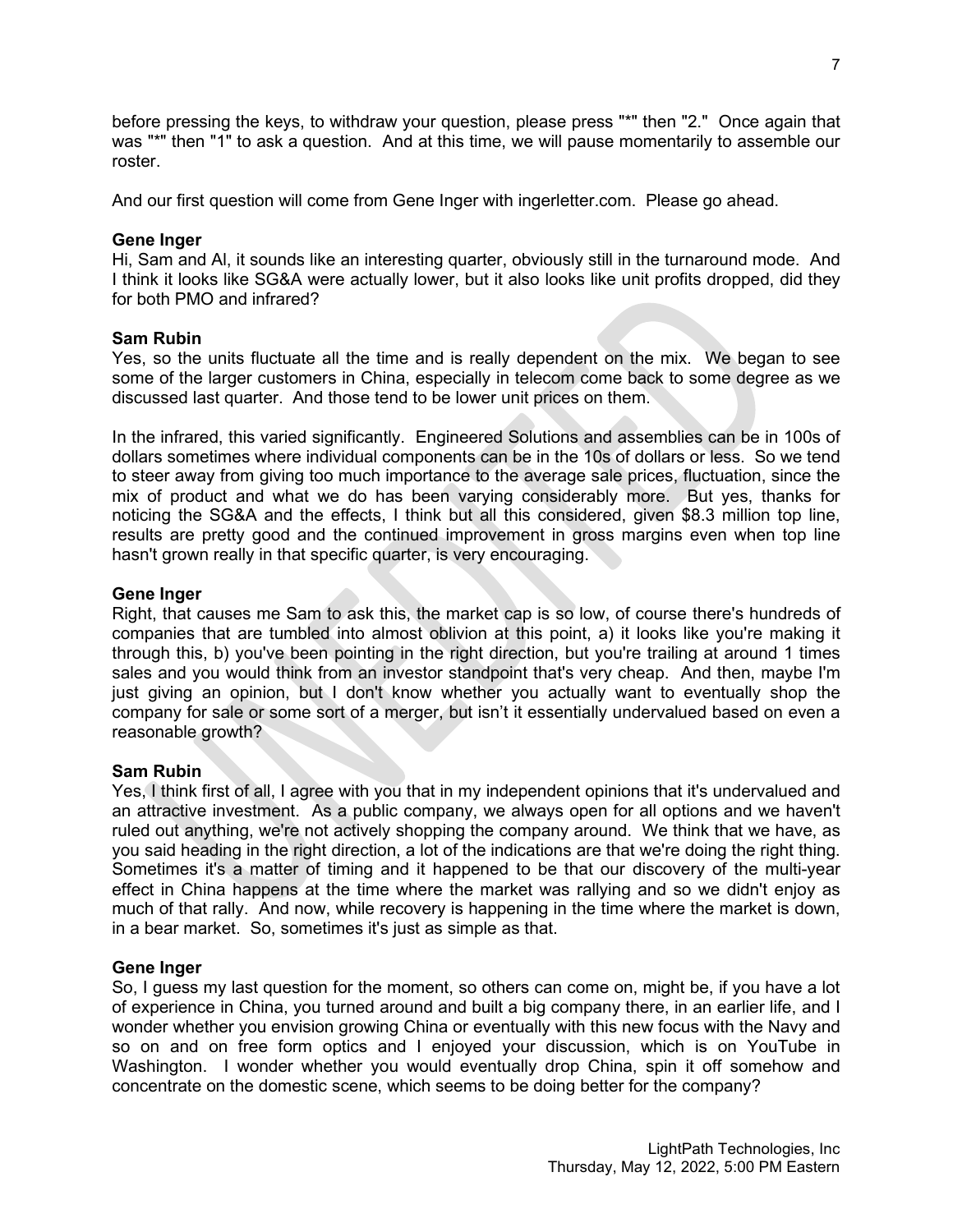## **Sam Rubin**

Yes, definitely, our investment approach has changed considerably in the last two years since I joined. We stopped investing in China even before all of those events. We rerouted really all of our investments, due to the Latvia operation, which serves the US by being a [indiscernible] facility and now to Orlando where we're essentially doubling our manufacturing space and bringing manufacturing back. That said, the operation we have in China is still very important, it's a good cash generator for us, it's our core technology, which we wouldn't spin off, that would essentially include giving away that technology. But we still see it as a valuable piece of the company just not our strategic long-term focus as much.

## **Gene Inger**

Do you have a timeline and I'll let to go, do you have a timeline on when you envision the new licenses with the Navy and so on? AI and VR actually and you talked about some of that give a timeline when you think this will crystallize in the bookable business?

## **Sam Rubin**

Yes, so two separate things. The Navy...the licensing of the Navy materials, as I mentioned, they really one thing we've seen from the discussions I've had in Washington and with different government officials and such, is that we are really at a perfect timing from that since, the US through the Defense Production Act and through the executive order of the Biden administration on resilient supply chain is heavily investing in developing a manufacturing base in the US and accelerating readiness of new technologies, increasing local capacity and such. So, the US currently imports, as I mentioned 90% of its germanium, that is \$2.7 billion roughly of germanium a year, quarter of that goes into optics around \$600 million, \$700 million of germanium goes into optics in the US.

Chalcogenide is, I think perfect spot to substitute that. Now, we cannot...it's not a one-to-one substitution and you will not completely eliminate germanium. But we are definitely the best option at this point for the US in terms of reducing the dependence on China and Russia for that material. So, I think accelerating that is a key element of many stakeholders, including some of our fine [ph] customers, who are seeking to be involved in helping us accelerate that and bring those materials to market. We are anticipating that in the next few months, the first material might be already released. We're currently already working on copper pipes and we're working with some of the primes, also on designing the material in and seeing the encouraging results that we have. But it's really a key element here, I think in much of what the US is looking at.

In terms of the free form optics, that's a bit of a different play in the sense that this is a technology that we've already developed and matured enough now is the time for the customers to take that in and to utilize it. We've mentioned in the last months that Attollo Engineering, for example, have already adopted free form optics into their LIDAR products and it looks very promising and successful, they have some very unique products in the sense of being able to very quickly monitor the location of drones, of fully autonomous drones making sure they don't collide with other and so on and the free form optics are really a key elements there.

In other places, we've shipped prototypes already to AL [ph] countries, for example, have already our free form optics in prototypes, others are at different stages of it, LIDAR is becoming a bigger piece there, but that will take longer, because most of the free form optics is enabling a cutting-edge application to such a degree that that application needs to first be adopted and when its owned commercial success, before the free form can scale up with. And it looks very encouraging.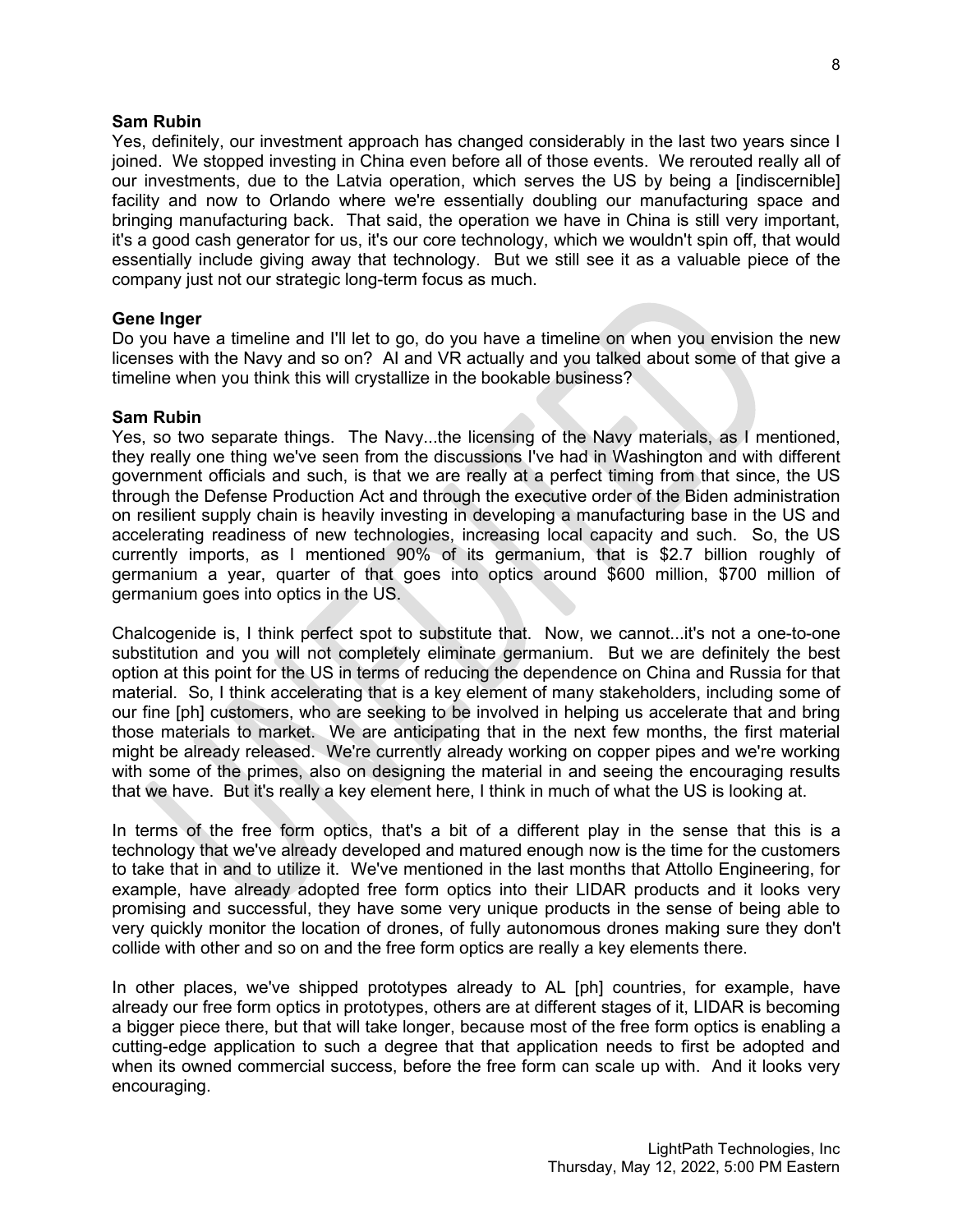## **Gene Inger**

I don't want to, well to say, if you have time for one quick, you didn't give any color on two areas that I would be interested in in the past. One was low orbiting satellites such as SpaceX system, there is even talk about the China wanting to intercept that and so on. And I'm wondering, speaking of intercepting whether you're involved in that and whether you're involved with the new laser interception systems in Israel, which is infrared and laser to try to intercept enemy rockets?

## **Sam Rubin**

Yes, yes. Obviously and someone who grew up in Israel, I'm very proud of that system then seeing it. I can't comment on specific systems and technologies of course, I can say our business with Israel has grown exponentially in the last half-year or so. And I feel very good about it in a great part it is because of the investments we made in the Latvia operation, enabling them to really service customers from there far, far better than we could before. And we have involved in multiple low earth orbiting and space project all the way from optical communication projects to thermal cameras and for detection cameras, definitely mid-wave cameras are playing a major role today in detecting supersonic missiles through lower for orbiting. The government and the Pentagon has decided to [indiscernible] money just recently, it was in the news, to deploy a whole satellite network related to that. And that's a very exciting application that we see for mid-wave another place where chalcogenide glass plays a major role. It's really being a thermal and very low weight, compared to alternatives makes it a great, great material for any space applications, especially for low earth orbiting camera systems.

## **Gene Inger**

Thank you. I appreciate the enlightenment, I haven't heard anything lately from you about that.

#### **Sam Rubin**

Absolutely, yes. And we also just closed the loop on that. We have announced previously that we have grants from Space Florida from European space agency's and a couple of other projects and such, all related to accelerating our technologies for use in space, especially all the chalcogenide materials to replace germanium and to be used in very specifically for low earth orbiting satellite.

## **Gene Inger**

I suppose as a footnote to that, you could mention whether ISP optics, your Latvia operation is involved with the drones that are going to Ukraine now or coming from Turkey and whether or not you see a surge in business in Europe as a result of this.

#### **Sam Rubin**

I'd say that we don't know where our product end up always. I can definitely say that we proudly deliver products to multiple UAV and drone companies that hopefully make good use of it. I can say that our expansion in Latvia, adding the optical coating they're making it vertically integrated and independent of US manufacturing for that sense, aligns perfectly in timing to all the increases in defense budgets in Europe now and to an increase in demand that we are seeing already in terms of designing our products into defense applications. The Latvia operation besides being [indiscernible] operation can also serve European defense companies now by being completely vertically integrated having coating and assembly capability there, which is something that we are confident is going to deliver significant growth in Europe for us in the infrared imaging.